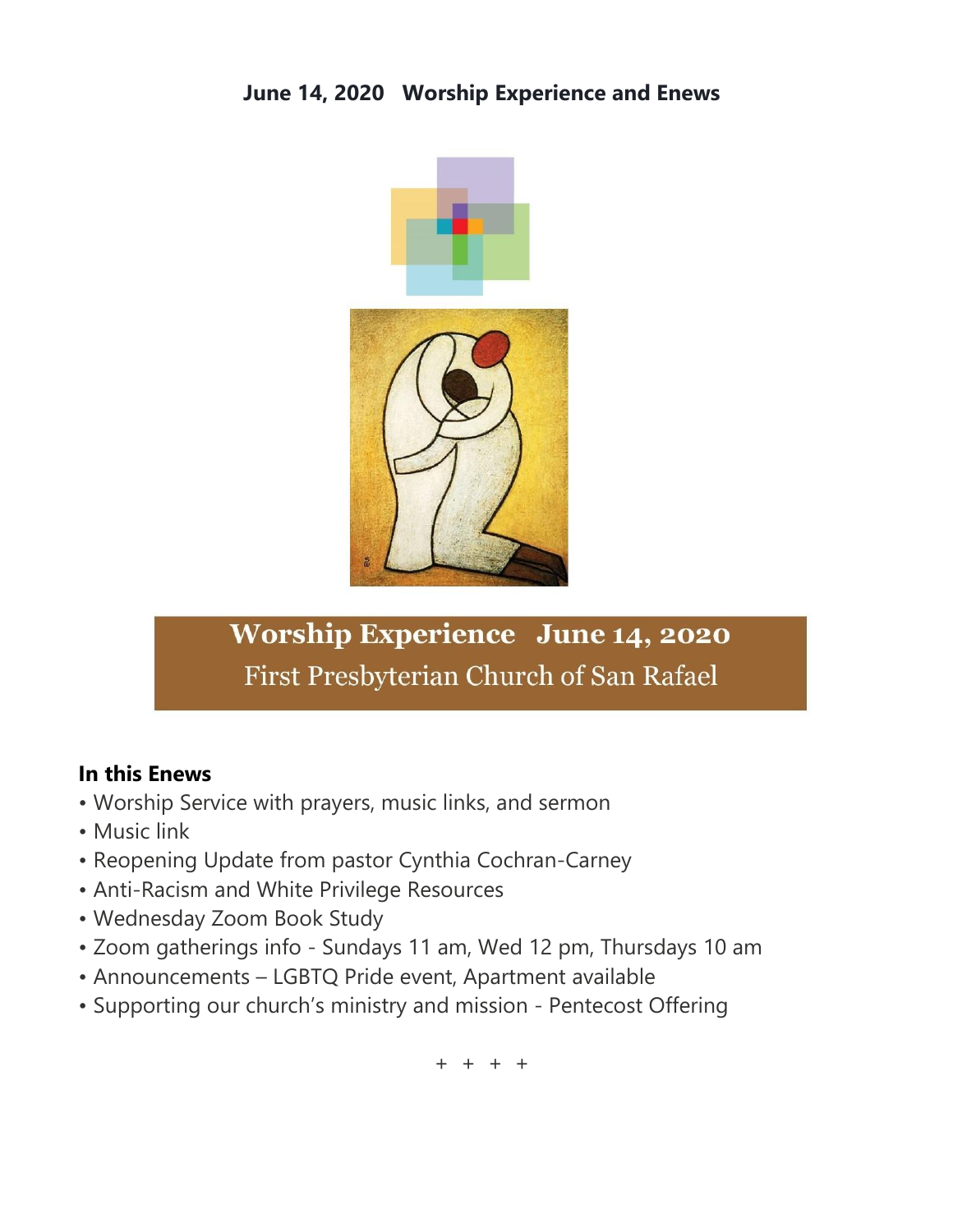**Music** *God of Truth* by John Steiner (music and slides) Click here for [video](https://www.youtube.com/watch?v=Zef9PkTy85A)

**Opening Prayer** Morning Prayer read by Marcia DeZwarte Click here for [video](https://www.youtube.com/watch?v=bVhnLnBOKvo)

How shall we pray this morning? let us pray for grace this day: the grace to see each person not as protestor or police, not as a Democrat or Republican, not as an evangelical or progressive, but as a sister, a brother, a beloved child of God just like us.

We pray for justice this day: justice for those who find none in their community, and justice for those who would destroy neighborhoods. justice for those hoping those in power will hear their voices and listen to their hearts, and justice for those who wonder why no one marches on behalf of them. O God, hear our prayers for justice.

We pray for peace this day:

yes, for the peace that passes understanding and for the peace we cannot seem to live out. yes, for that peace which is the absence of violence, and for the peace which is the presence of hope. for that peace which seems to always be just out of our reach, and for the peace which we can hand to another.

God in Community, Holy in One, we pray for peace, in our hearts and in our communities, for justice, in all places and for all people, for grace, in our souls and on our lips. Amen.

*by Thom M. Shuman*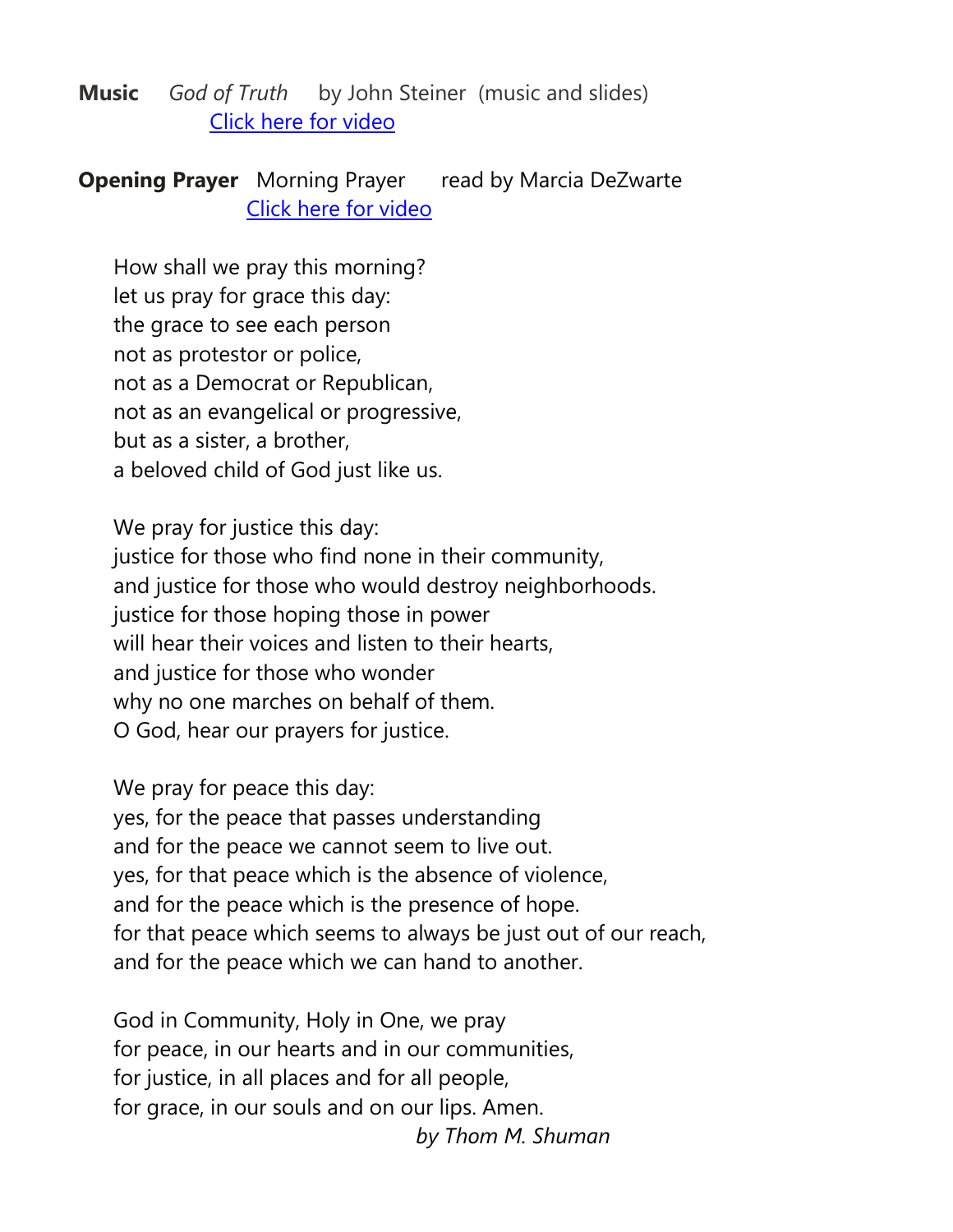**Scripture Reading** Luke 15: 11-32 Click here for video of [scripture](https://www.youtube.com/watch?v=tS9QIK8PAuk) reading

**Sermon A Homecoming Story** Rev. Cynthia Cochran-Carney Click here for [video](https://www.youtube.com/watch?v=6p704I6loJc) Click here for video on [Vimeo](https://vimeo.com/428804560) [Click here for PDF text of sermon](https://5c6db69c-7b6d-4dcf-93ba-cd68163aa390.filesusr.com/ugd/03e078_9005b616d08843e7bceb805b84ffcd59.pdf) safe file

Click here to see and read about the [painting](https://en.wikipedia.org/wiki/The_Return_of_the_Prodigal_Son_(Rembrandt)) in sermon

**Sending Song** *Amazing Grace* sung by Gospel Touch Gospel Choir Click here for [video](https://www.youtube.com/watch?v=maeSHVZX8xc)

**\_\_\_\_\_\_\_\_\_\_\_\_\_\_\_\_\_\_\_\_\_\_\_\_\_\_\_\_\_\_\_\_\_\_\_\_\_\_\_\_\_\_\_\_\_\_\_\_\_\_\_\_\_\_\_\_\_\_\_\_\_\_\_\_\_\_\_\_\_\_\_\_\_\_\_\_\_\_\_\_\_**

## **Song for this week** *Lift Every Voice and Sing*

Demarre McGill is an orchestral musician, and now principal flute of the Seattle Symphony. He writes, "A month ago, my colleagues from across the USA and I decided to record 'Lift Every Voice and Sing' to inspire young black musicians who don't often see representation of themselves in orchestral music. Instead, here we are again mourning senseless loss of lives and fighting for justice. This recording is for every protester, every freedom fighter, everyone who needs to be lifted up."

# **Click here for [video](https://www.youtube.com/watch?v=9YS5xfA7MYg&feature=youtu.be&fbclid=IwAR2aEssmbTEPlR9_vIl9dU3Q8Mdb8-Run14NvWEysQHuXGJapCsAq1tEOYQ)**

## **Phases for Reopening - Updates from our pastor**

**\_\_\_\_\_\_\_\_\_\_\_\_\_\_\_\_\_\_\_\_\_\_\_\_\_\_\_\_\_\_\_\_\_\_\_\_\_\_\_\_\_\_\_\_\_\_\_\_\_\_\_\_\_\_\_\_\_\_\_\_\_\_\_\_\_**

The Session met on June 8 and discussed phases of reopening created by the church's task force. The supplies for reopening the building have been ordered. Ann Pope and I along with the task force are preparing the Site Specific Preparation Plan as required by the county health dept. When all supplies are on hand and plan is complete, then the Phase 1 of reopening the church can begin by late June.

## **Phase 1 of Re-Opening the Church Building**

- Use County guidelines for office buildings
- Will begin when all supplies stocked at church (late June)
- Masks required in the building. Physical distancing. Chairs set up 6 feet apart
- Limited Church Office hours stagger staffing.
- Groups of 10 or fewer people permitted to meet together Ann Pope will schedule
- All groups meet in designated areas where chairs are set up Canoles Hall and chapel
- Online worship and Zoom groups continue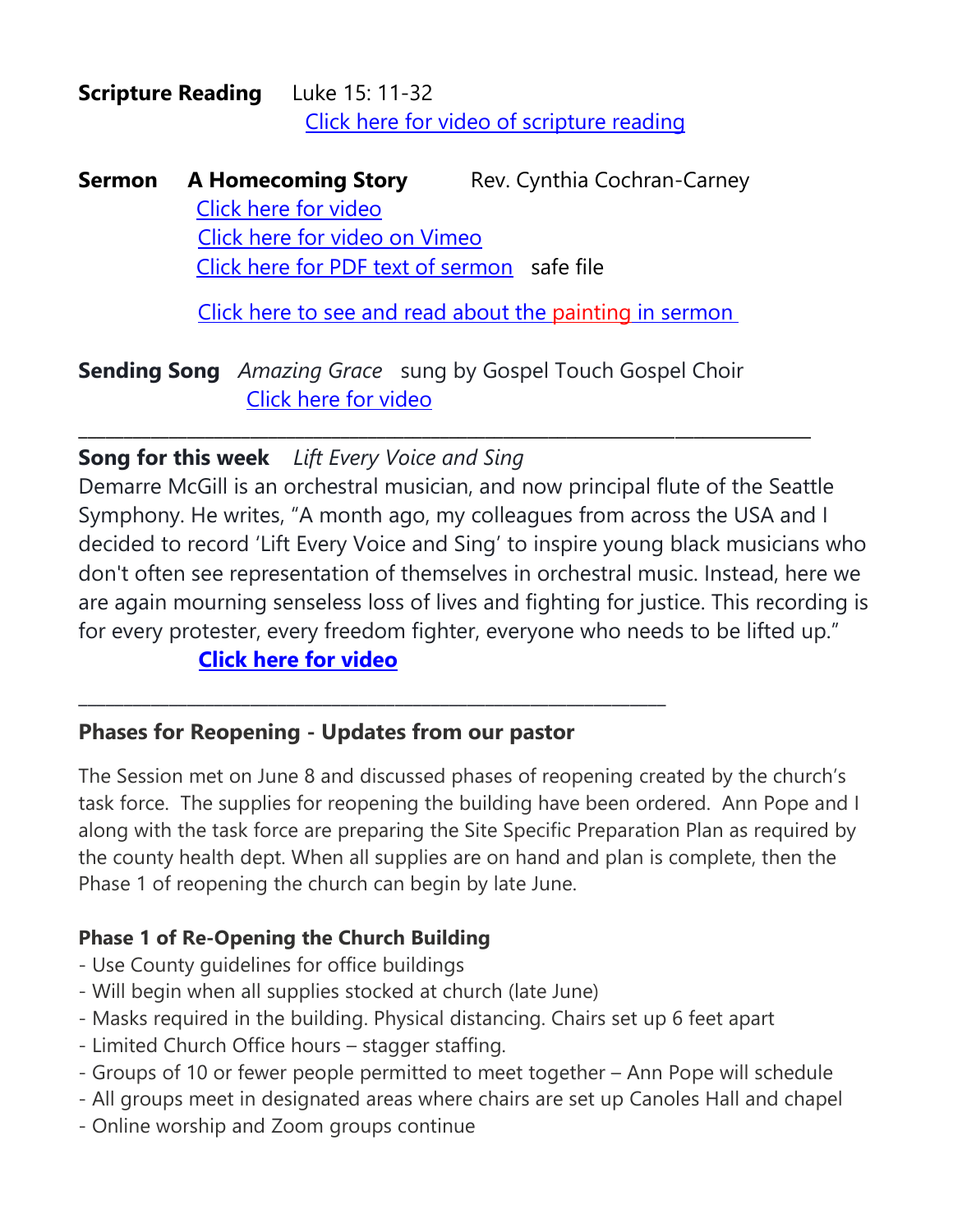#### **Phase 2 of Re-Opening - Outdoor Services**

*Marin County HHS Faith Communities Industry Group approved outdoor services as of 6/5. Our Worship Committee is now working on details of our outdoor services*

*Start with Patio outdoor services* (date to begin – to be determined \_\_\_\_\_\_)

- Spaced folding chairs, portable speaker & keyboard, red umbrellas. Limited capacity
- People wear masks, physical distancing on patio and sidewalk. Clear entry & exits
- No singing by choir or congregation.
- No offering plates passed. No passing of the peace (no hugs or handshakes)

\_\_\_\_\_\_\_\_\_\_\_\_\_\_\_\_\_\_\_\_\_\_\_\_\_\_\_\_\_\_\_\_\_\_\_\_\_\_\_\_\_\_\_\_\_\_\_\_\_\_\_\_\_\_\_\_\_\_\_\_\_

- Online services continue. Recording of live services to go on line.

We will keep you updated. May we continue to love our neighbors and church family by protecting the health and wellbeing of all.

Grace and peace,

Cynthia

## **Anti-Racism and White Privilege Resources**

**Article - An Open Letter to My Fellow White Christians** By Margaret Renkl NYT June 8, 2020

Click here for [article](https://www.nytimes.com/2020/06/08/opinion/protests-white-christian-racism.html?referringSource=articleShare)

## **Movie – 13th** (on Netflix)

*13th* is a 2016 American documentary by director Ava DuVernay. The film explores the "intersection of race, justice, and mass incarceration in the United States. It is titled after the Thirteenth Amendment to the United States Constitution, adopted in 1865, which abolished slavery throughout the United States and ended involuntary servitude except as a punishment for conviction of a crime.

**\_\_\_\_\_\_\_\_\_\_\_\_\_\_\_\_\_\_\_\_\_\_\_\_\_\_\_\_\_\_\_\_\_\_\_\_\_\_\_\_\_\_\_\_\_\_\_\_\_\_\_\_\_\_\_\_\_\_\_\_\_\_\_\_\_\_\_\_\_\_\_\_\_\_\_\_\_\_\_\_\_\_\_\_\_\_\_\_\_\_\_\_\_\_\_\_\_\_\_\_\_**

## **Book Study and Wednesday Book Reflections on Zoom Launching A New Adventure – Rebirthing the Church**



*The Rebirthing of God: Christianity's Struggle for New Beginnings* By John Phillip Newell **Zoom Weekly Discussion – Wednesdays, 12:00 – 1:00 pm**

**Wednesday, June 17** Reconnecting with Compassion Chapter 2 pages 15-23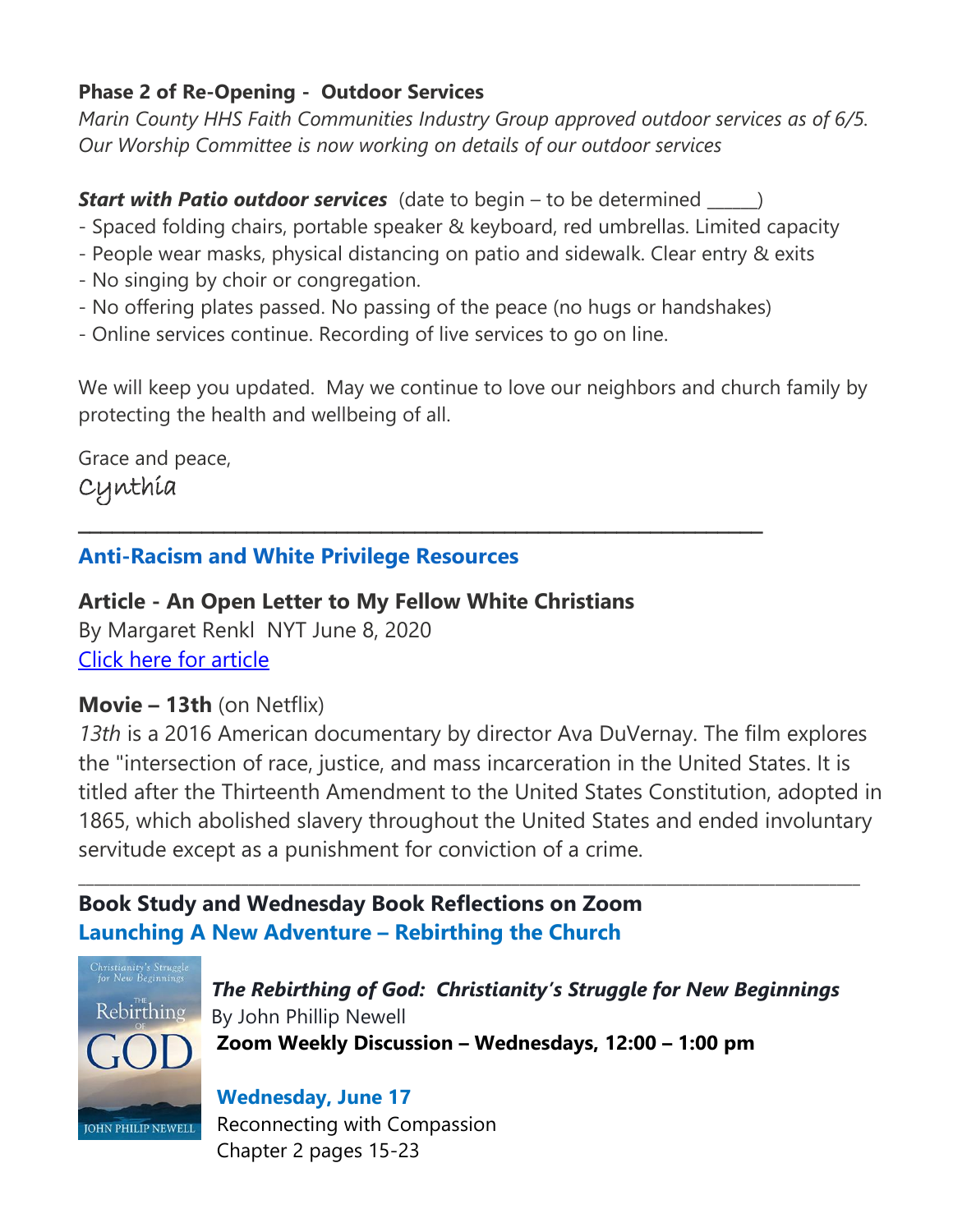## **Zoom Info**

#### **Zoom Sundays** Today 11:00 am – 11:45

+ Share responses to the sermon and service based on your personal experiences.

\_\_\_\_\_\_\_\_\_\_\_\_\_\_\_\_\_\_\_\_\_\_\_\_\_\_\_\_\_\_\_\_\_\_\_\_\_\_\_\_\_\_\_\_\_\_\_\_\_\_\_\_\_\_\_\_\_\_\_\_\_\_\_\_\_\_\_\_\_\_\_\_\_\_\_\_\_

Click on link <https://us04web.zoom.us/j/738258079> Password for the FPCSR Zoom room. **996359** Meeting ID: 738 258 079 Call in number 1-669-900-9128

# **Wednesday Book Study** 12:00 noon

Wednesday Reflections focused on the book study. All are welcome. Come join us! Same log in as above

**\_\_\_\_\_\_\_\_\_\_\_\_\_\_\_\_\_\_\_\_\_\_\_\_\_\_\_\_\_\_\_\_\_\_\_\_\_\_\_\_\_\_\_\_\_\_\_\_\_\_\_\_\_\_\_\_\_\_\_\_\_\_\_\_\_\_\_\_\_\_\_\_\_\_\_\_\_\_\_\_\_\_\_\_\_\_\_\_\_\_\_\_\_\_\_\_\_\_\_**

#### **Centering Prayer** Thursdays 10:00 am

Contact Kay Collette for information kaycollette25@gmail.com

#### **Announcements**



#### **June is Pride Month**

As a More Light Church in the PCUSA, FPCSR celebrates LGBTQ siblings. We continue the work to follow God's call for welcome of all God's beloved children.

## **Marin LGBTQ+ Pride (Virtually)**

On **Thursday, June 18 at 5:30 p.m**. join on Zoom to honor Jane Spahr and learn about Marin LGBTQ+ history

The Spahr Center will hold the Marin LGBTQ+ Pride event to honor founder Jane Spahr for her decades of incredible leadership of efforts to build the wellbeing of Marin's LGBTQ+ community and end our HIV/AIDS epidemic. Jane was elected a Grand Marshall of the 2020 San Francisco LGBTQ+ Pride Parade and Celebration. Jane will also participate in a panel discussion of the history of LGBTQ+ and HIV communities in Marin. Rev. Jane Spahr was an Associate Pastor of FPCSR and is a longtime friend of our congregation. [www.thespahrcenter.org](http://www.thespahrcenter.org/)

Zoom info Meeting ID: 899 9461 9971 Password: 092786 +1 669 900 6833 US (San Jose)